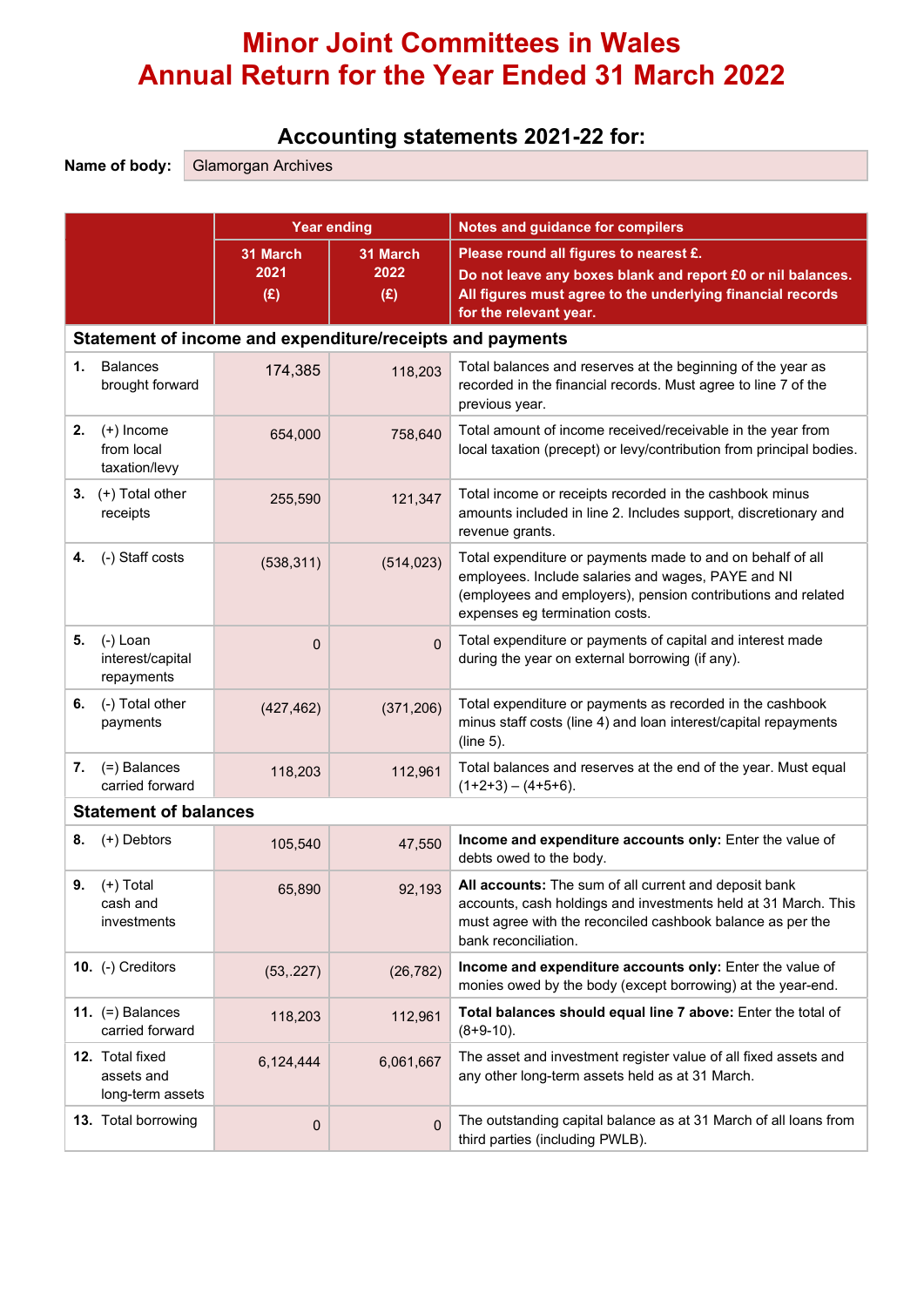### Annual Governance Statement

We acknowledge as the members of the Committee, our responsibility for ensuring that there is a sound system of internal control, including the preparation of the accounting statements. We confirm, to the best of our knowledge and belief, with respect to the accounting statements for the year ended 31 March 2022, that:

|                                                                                                                                                                                                                                                                                                                  |            | Agreed?         | 'YES' means that the                                                                                                                                                      | <b>PG Ref</b> |
|------------------------------------------------------------------------------------------------------------------------------------------------------------------------------------------------------------------------------------------------------------------------------------------------------------------|------------|-----------------|---------------------------------------------------------------------------------------------------------------------------------------------------------------------------|---------------|
|                                                                                                                                                                                                                                                                                                                  | <b>Yes</b> | No <sup>*</sup> | <b>Council/Board/Committee:</b>                                                                                                                                           |               |
| 1. We have put in place arrangements for:<br>effective financial management during the year;<br>and<br>the preparation and approval of the accounting<br>statements.                                                                                                                                             | $\sigma$   | $\circ$         | Properly sets its budget and<br>manages its money and prepares<br>and approves its accounting<br>statements as prescribed by law.                                         | 6, 12         |
| 2. We have maintained an adequate system of internal<br>control, including measures designed to prevent and<br>detect fraud and corruption, and reviewed its<br>effectiveness.                                                                                                                                   | Œ          | $\circ$         | Made proper arrangements and<br>accepted responsibility for<br>safeguarding the public money and<br>resources in its charge.                                              | 6, 7          |
| 3. We have taken all reasonable steps to assure<br>ourselves that there are no matters of actual or<br>potential non-compliance with laws, regulations and<br>codes of practice that could have a significant<br>financial effect on the ability of the Committee to<br>conduct its business or on its finances. | G          | $\circ$         | Has only done things that it has the<br>legal power to do and has<br>conformed to codes of practice and<br>standards in the way it has done so.                           | 6             |
| 4. We have provided proper opportunity for the exercise<br>of electors' rights in accordance with the<br>requirements of the Accounts and Audit (Wales)<br>Regulations 2014.                                                                                                                                     | $\sigma$   | $\circ$         | Has given all persons interested the<br>opportunity to inspect the body's<br>accounts as set out in the notice of<br>audit.                                               | 6, 23         |
| 5. We have carried out an assessment of the risks<br>facing the Committee and taken appropriate steps to<br>manage those risks, including the introduction of<br>internal controls and/or external insurance cover<br>where required.                                                                            | $\sigma$   | $\circ$         | Considered the financial and other<br>risks it faces in the operation of the<br>body and has dealt with them<br>properly.                                                 | 6, 9          |
| 6. We have maintained an adequate and effective<br>system of internal audit of the accounting records and<br>control systems throughout the year and have<br>received a report from the internal auditor.                                                                                                        | $\sigma$   | $\circ$         | Arranged for a competent person,<br>independent of the financial controls<br>and procedures, to give an objective<br>view on whether these meet the<br>needs of the body. | 6, 8          |
| 7. We have considered whether any litigation, liabilities<br>or commitments, events or transactions, occurring<br>either during or after the year-end, have a financial<br>impact on the Committee and, where appropriate,<br>have included them on the accounting statements.                                   |            |                 | Disclosed everything it should have<br>about its business during the year<br>including events taking place after<br>the year-end if relevant.                             | 6             |
| 8. We have taken appropriate action on all matters<br>raised in previous reports from internal and external<br>audit.                                                                                                                                                                                            | $\sigma$   | $\circ$         | Considered and taken appropriate<br>action to address<br>issues/weaknesses brought to its<br>attention by both the internal and<br>external auditors.                     | 6, 8, 23      |

\* Please provide explanations to the external auditor on a separate sheet for each 'no' response given; and describe what action is being taken to address the weaknesses identified.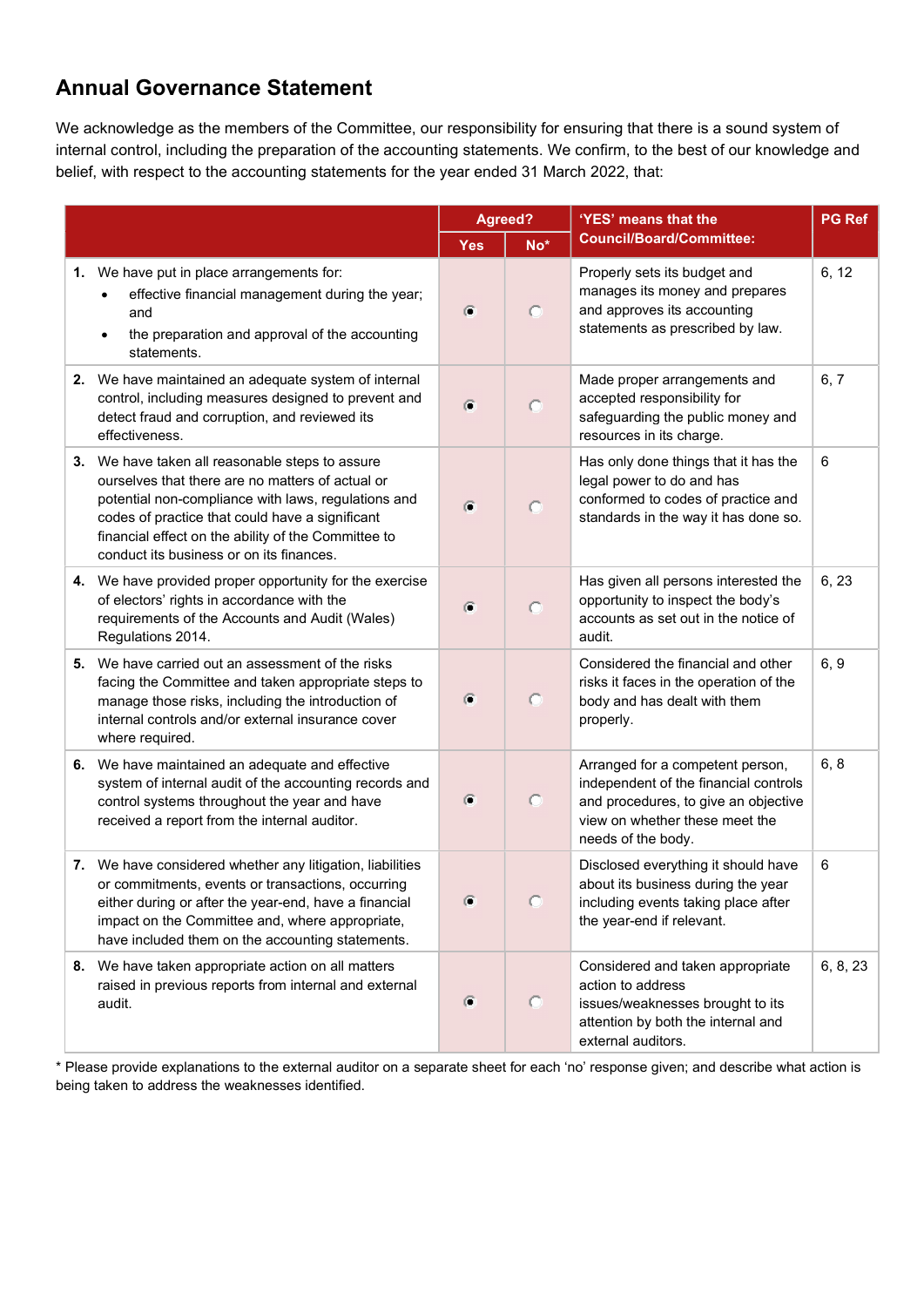### Additional disclosure notes\*

| The following information is provided to assist the reader to understand the accounting statements and/or the Annual<br><b>Governance Statement</b> |
|-----------------------------------------------------------------------------------------------------------------------------------------------------|
| 1.                                                                                                                                                  |
|                                                                                                                                                     |
| 2.                                                                                                                                                  |
|                                                                                                                                                     |
| 3.                                                                                                                                                  |
|                                                                                                                                                     |
|                                                                                                                                                     |

\* Include here any additional disclosures the Council considers necessary to aid the reader's understanding of the accounting statements and/or the annual governance statement.

## Committee approval and certification

The Committee is responsible for the preparation of the accounting statements and the annual governance statement in accordance with the requirements of the Public Audit (Wales) Act 2004 (the Act) and the Accounts and Audit (Wales) Regulations 2014.

| <b>Certification by the RFO</b><br>I certify that the accounting statements contained in this Annual<br>Return present fairly the financial position of the Committee, and<br>its income and expenditure, or properly present receipts and | Approval by the Council/Board/Committee<br>confirm that these accounting statements and Annual<br>Governance Statement were approved by the Committee<br>under minute reference: |  |  |
|--------------------------------------------------------------------------------------------------------------------------------------------------------------------------------------------------------------------------------------------|----------------------------------------------------------------------------------------------------------------------------------------------------------------------------------|--|--|
| payments, as the case may be, for the year ended<br>31 March 2022.                                                                                                                                                                         | Minute ref:                                                                                                                                                                      |  |  |
| <b>RFO signature:</b>                                                                                                                                                                                                                      | <b>Chair of meeting signature:</b>                                                                                                                                               |  |  |
| Name:                                                                                                                                                                                                                                      | Name:                                                                                                                                                                            |  |  |
| Date:                                                                                                                                                                                                                                      | Date:                                                                                                                                                                            |  |  |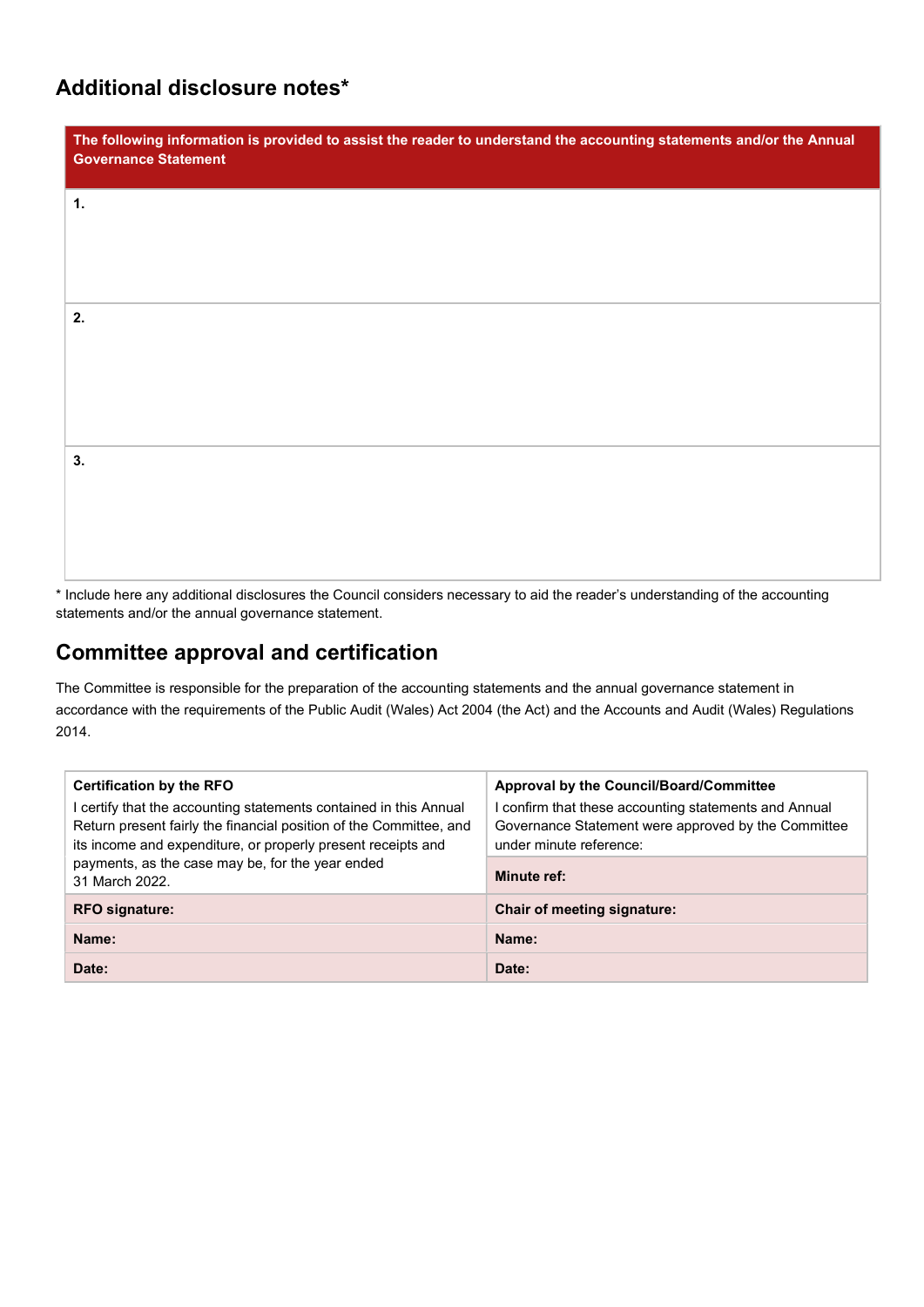### Annual internal audit report to:

#### Name of body: Glamorgan Archives

The Committee's internal audit, acting independently and on the basis of an assessment of risk, has included carrying out a selective assessment of compliance with relevant procedures and controls expected to be in operation during the financial year ending 31 March 2022.

The internal audit has been carried out in accordance with the Committee's needs and planned coverage. On the basis of the findings in the areas examined, the internal audit conclusions are summarised in this table. Set out below are the objectives of internal control and the internal audit conclusions on whether, in all significant respects, the following control objectives were being achieved throughout the financial year to a standard adequate to meet the needs of the Committee.

|    |                                                                                                                                                                                                  | Agreed?   |            |            |                         | Outline of work undertaken as part                                                                                                                                                                                                                                                                                                                                                                                                                                                                                                                                                                          |
|----|--------------------------------------------------------------------------------------------------------------------------------------------------------------------------------------------------|-----------|------------|------------|-------------------------|-------------------------------------------------------------------------------------------------------------------------------------------------------------------------------------------------------------------------------------------------------------------------------------------------------------------------------------------------------------------------------------------------------------------------------------------------------------------------------------------------------------------------------------------------------------------------------------------------------------|
|    |                                                                                                                                                                                                  |           | No*        | N/A        | <b>Not</b><br>covered** | of the internal audit (NB not required<br>if detailed internal audit report<br>presented to body)                                                                                                                                                                                                                                                                                                                                                                                                                                                                                                           |
|    | 1. Appropriate books of account have been<br>properly kept throughout the year.                                                                                                                  | G         |            | $\subset$  |                         | Appropriate books of accounts have been<br>kept through Cardiff Council's main<br>accounting ledger, SAP.<br>Regular budget monitoring information is<br>maintained by the Accountant. Monitoring<br>reports were provided to meetings of the<br>Glamorgan Archives Joint Committee<br>(copies of reports at month 3, month 6 and                                                                                                                                                                                                                                                                           |
|    | 2. Financial regulations have been met,<br>payments were supported by invoices,<br>expenditure was approved and VAT was<br>appropriately accounted for.                                          | G         | $\bigcirc$ | $\bigcirc$ |                         | month 9 were provided for review).<br>Purchasing controls were examined at the<br>Glamorgan Archives audit in 2021/2022,<br>when no major concerns were noted.                                                                                                                                                                                                                                                                                                                                                                                                                                              |
| 3. | The body assessed the significant risks to<br>achieving its objectives and reviewed the<br>adequacy of arrangements to manage<br>these.                                                          | $\sigma$  |            | O          |                         | The body assesses and mitigates significant<br>inherent risks in order to achieve its<br>objectives on a quarterly basis and, when<br>changes occur, these are discussed<br>regularly at the Glamorgan Archives Joint<br>Committee Meetings.<br>The auditor reviewed the minutes of the<br>Joint Committee meetings for 20.08.2021<br>and 19.11.2021, as well as the budget<br>monitoring reports for months 3, 6 and 9.<br>The impact of risks are included in budget<br>monitoring reports, although not in a<br>separate section specifically devoted to risk                                            |
| 4. | The annual precept/levy/resource demand<br>requirement resulted from an adequate<br>budgetary process, progress against the<br>budget was regularly monitored, and<br>reserves were appropriate. | $\subset$ |            | $\bullet$  | $\circ$                 | analysis.<br>progress<br>Regular<br>against<br>budget is<br>maintained<br>and<br>monitored<br>by<br>the<br>Accountant and discussed regularly at the<br>Glamorgan Archives Joint Committee<br>Meetings. In 2021/2022, there were<br>meetings of the Joint Committee on<br>21.05.2021, 20.08.2021, 19.11.2021 and<br>18.02.2022 and budget monitoring reports<br>were present at all meetings except<br>21.05.2021. The Strategic Plan and out-turn<br>for 2020/2021 were discussed at the<br>meeting on 21.05.2021.<br>It was noted in previous minutes that,<br>despite the attempts to phase out the need |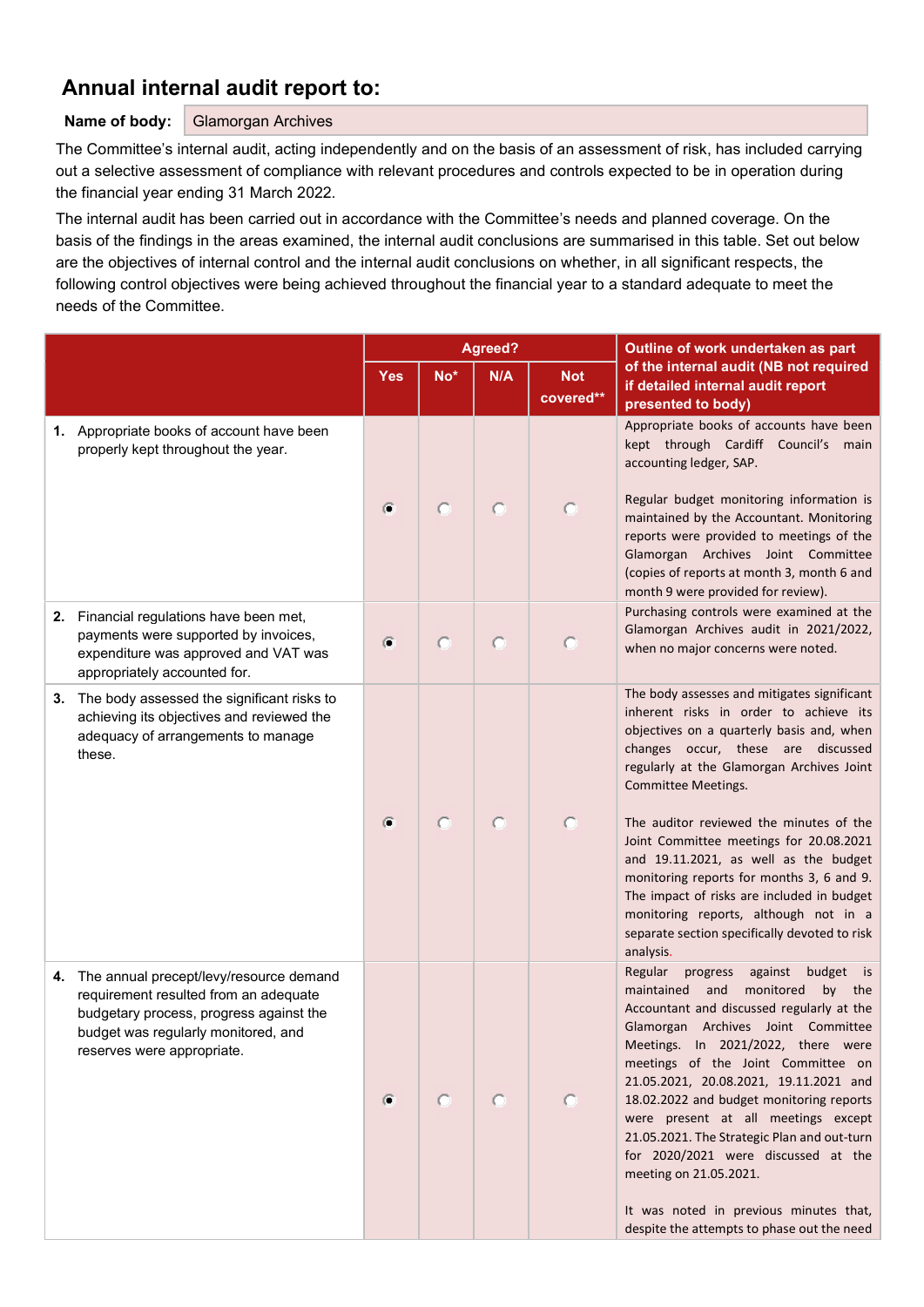|                                                                                                                                                                 |          |                 | Agreed? |                         | Outline of work undertaken as part                                                                                                                                                                                                                                                                                                                                                                                              |
|-----------------------------------------------------------------------------------------------------------------------------------------------------------------|----------|-----------------|---------|-------------------------|---------------------------------------------------------------------------------------------------------------------------------------------------------------------------------------------------------------------------------------------------------------------------------------------------------------------------------------------------------------------------------------------------------------------------------|
|                                                                                                                                                                 |          | No <sup>*</sup> | N/A     | <b>Not</b><br>covered** | of the internal audit (NB not required<br>if detailed internal audit report<br>presented to body)                                                                                                                                                                                                                                                                                                                               |
|                                                                                                                                                                 |          |                 |         |                         | for drawdown, the increasing funding gaps<br>each year mean that this will be more<br>difficult moving forward and it will need to<br>be monitored in the future. Budgeted use of<br>the reserve was proposed to be £50,000 in<br>2020/21 and £25,000 in 2021/22, after<br>which further savings will need to be<br>identified or additional contributions from<br>member Local Authorities will be necessary.                  |
| 5. Expected income was fully received, based<br>on correct prices, properly recorded and<br>promptly banked, and VAT was<br>appropriately accounted for.        | G        |                 | C       |                         | Contributions from partner authorities for<br>2021/2022 are made in accordance with the<br>legal agreement for Glamorgan Archives<br>(based on population percentages).                                                                                                                                                                                                                                                         |
| 6. Petty cash payments were properly<br>supported by receipts, expenditure was<br>approved and VAT appropriately accounted<br>for.                              | C        | C               | G       |                         | Glamorgan Archives Imprest Account is no<br>longer used. There are two purchasing cards<br>in use for small purchases. The use of the<br>cards was examined at the Glamorgan<br>Archives audit in 2021/2022, when no<br>major concerns were noted over the use of<br>the cards.                                                                                                                                                 |
| 7. Salaries to employees and allowances to<br>members were paid in accordance with<br>minuted approvals, and PAYE and NI<br>requirements were properly applied. | $\sigma$ |                 | C       |                         | Expenditure on staff is made through<br>Cardiff Council's ledger, SAP, and internal<br>Payroll process including DigiGOV. SAP<br>shows that the expenditure on employees<br>for 2021/2022 was £514,023 against a<br>budget of £517,356.<br>Some expenditure on employees (mainly in<br>relation to additional payments) were<br>examined at the Glamorgan Archives audit<br>in 2021/2022, when no major concerns<br>were noted. |
| 8. Asset and investment registers were<br>complete, accurate, and properly<br>maintained.                                                                       | Œ        | O               | C       |                         | Notional Capital Financing Costs and Capital<br>Balance Sheet were maintained by Cardiff<br>Council Accountant for 2021/2022.                                                                                                                                                                                                                                                                                                   |